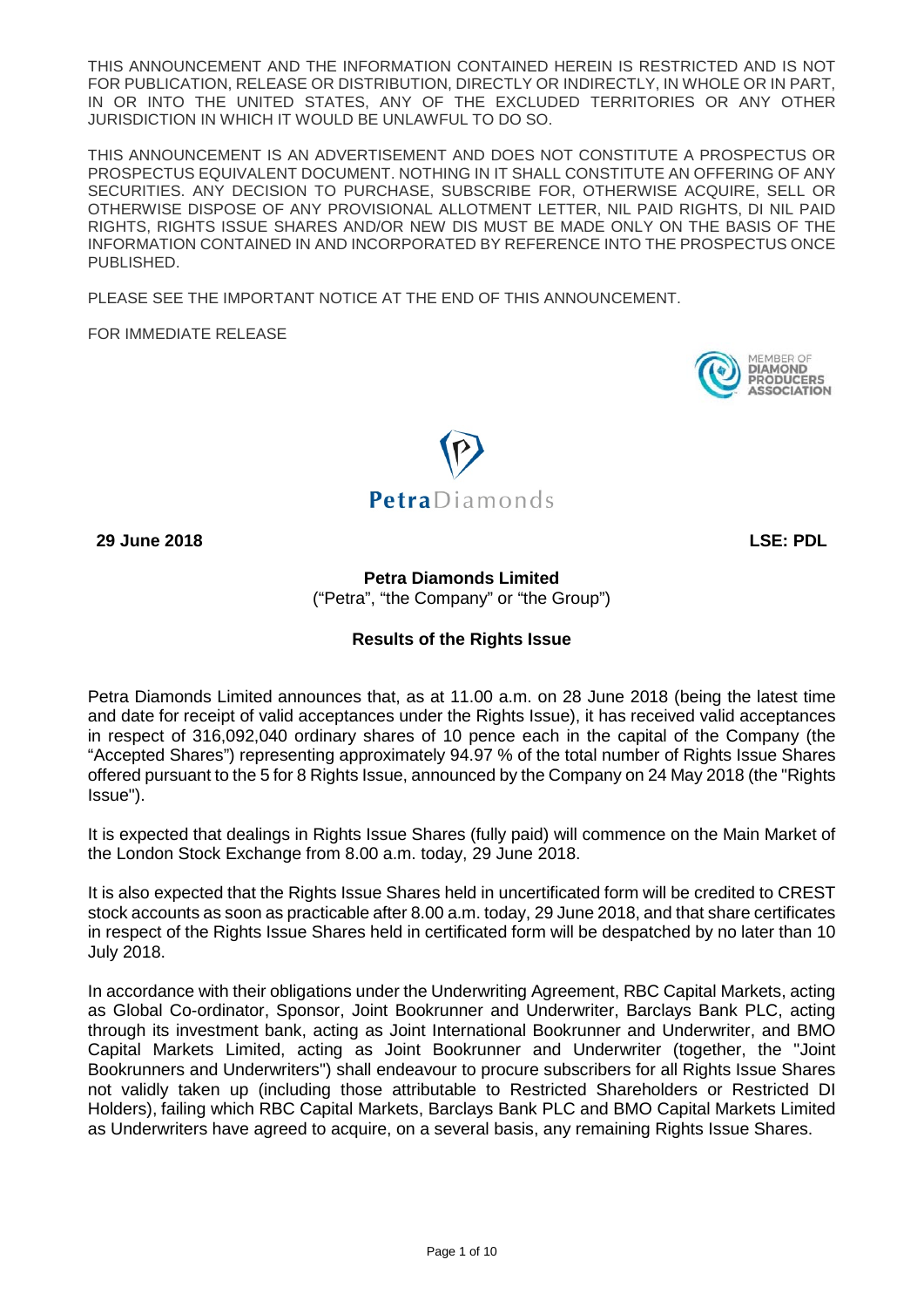The net proceeds from the placing of such Rights Issue Shares (after the deduction of the Issue Price of 40 pence per Rights Issue Share and the expenses of the Rights Issue) will be paid (without interest) to those persons whose rights have lapsed in accordance with the terms of the Rights Issue, pro rata to their lapsed provisional allotments, save that individual amounts of less than £5 will not be paid to such persons but will be paid to the Company.

A further announcement as to the number of Rights Issue Shares for which subscribers have been procured will be made in due course.

On 29 June 2018, the Company was notified of the acquisition of Ordinary Shares pursuant to the Rights Issue, as detailed below, by certain of its Directors/Persons Discharging Managerial Responsibilities and persons closely associated with them in connection with the acquisition of new ordinary shares of 40 pence each in the share capital of the Company as part of the Rights Issue.

This notification is made in accordance with the requirements of the EU Market Abuse Regulation.

| h.  | Details of the person discharging managerial responsibilities/person closely associated                           |                                                                                                                                                                                                                                          |           |            |  |
|-----|-------------------------------------------------------------------------------------------------------------------|------------------------------------------------------------------------------------------------------------------------------------------------------------------------------------------------------------------------------------------|-----------|------------|--|
|     | $(a)$ Name                                                                                                        | <b>Adonis Pouroulis</b>                                                                                                                                                                                                                  |           |            |  |
| 2   | <b>Reason for the notification</b>                                                                                |                                                                                                                                                                                                                                          |           |            |  |
|     | (a) Position/status                                                                                               | Chairman                                                                                                                                                                                                                                 |           |            |  |
|     | (b) Initial<br>Inotification/Amendment                                                                            | <b>Initial Notification</b>                                                                                                                                                                                                              |           |            |  |
| IЗ  | Details of the issuer, emission allowance market participant, auction platform, auctioneer or<br>lauction monitor |                                                                                                                                                                                                                                          |           |            |  |
|     | (a) Name                                                                                                          | Petra Diamonds Limited                                                                                                                                                                                                                   |           |            |  |
| (b) | <b>LEI</b>                                                                                                        | 213800X4QZIAVSA12860                                                                                                                                                                                                                     |           |            |  |
|     | (a) Description of the<br>financial instrument,<br>type of instrument                                             | Details of the transaction(s): section to be repeated for (i) each type of instrument; (ii) each type<br>of transaction; (iii) each date; and (iv) each place where transactions have been conducted<br>Ordinary shares of 10 pence each |           |            |  |
|     | <b>I</b> dentification code                                                                                       | ISIN: BMG702781094                                                                                                                                                                                                                       |           |            |  |
|     | (b) Nature of the<br>transaction                                                                                  | Acquisition of Ordinary Shares pursuant to a Rights Issue                                                                                                                                                                                |           |            |  |
|     | $(c)$ Price(s) and volume(s)                                                                                      | Price(s)                                                                                                                                                                                                                                 | Volume(s) | Total      |  |
|     |                                                                                                                   | 40 pence per Ordinary<br>Share                                                                                                                                                                                                           | 4,834,375 | £1,933,750 |  |
|     | (d) Aggregated information N/A                                                                                    |                                                                                                                                                                                                                                          |           |            |  |
|     | (e) Date of the transaction 29 June 2018                                                                          |                                                                                                                                                                                                                                          |           |            |  |
| (f) | Place of the transaction London Stock Exchange, Main Market                                                       |                                                                                                                                                                                                                                          |           |            |  |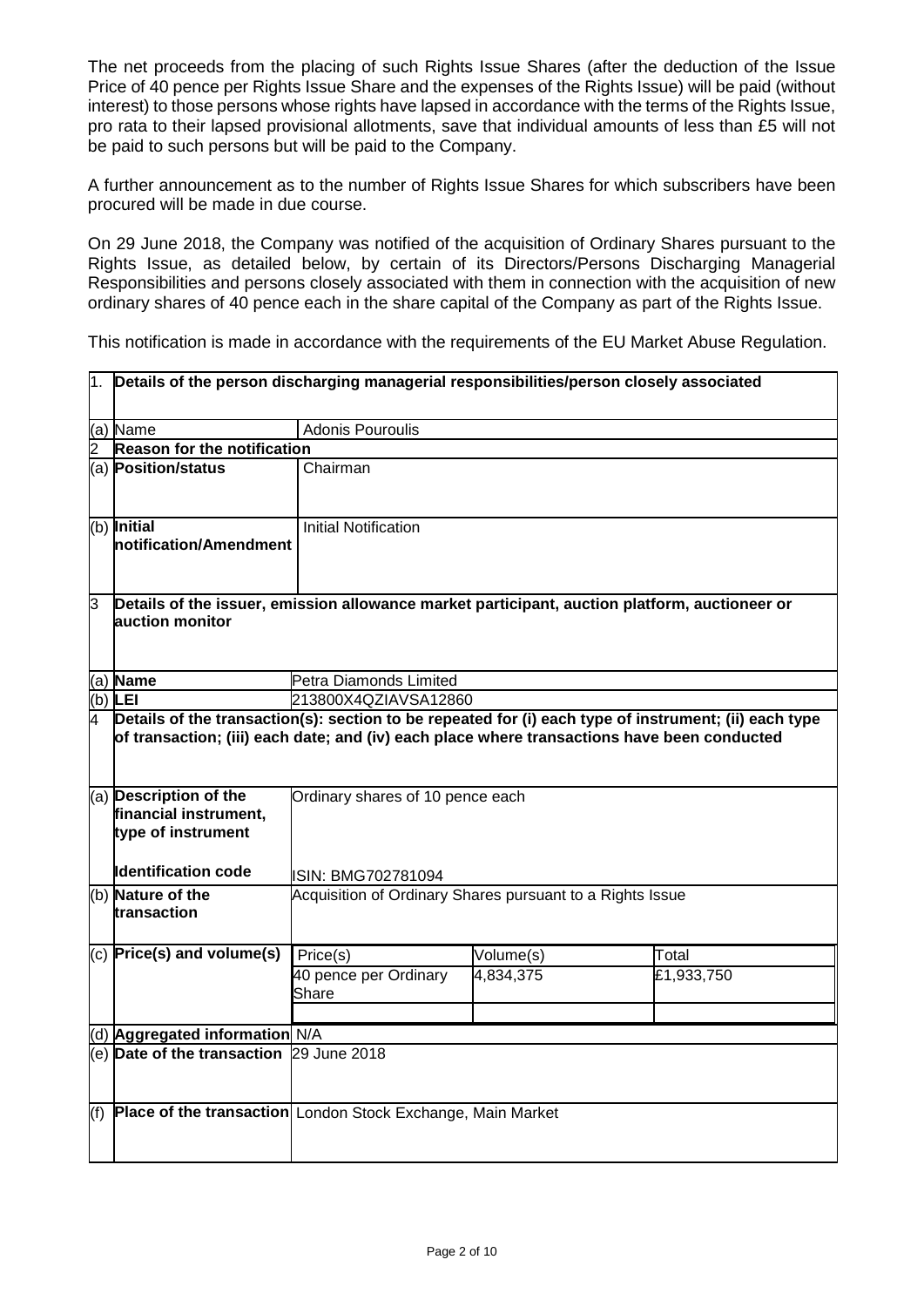| 1.  | Details of the person discharging managerial responsibilities/person closely associated                          |                                                                                                                                                                                                                                          |           |               |  |
|-----|------------------------------------------------------------------------------------------------------------------|------------------------------------------------------------------------------------------------------------------------------------------------------------------------------------------------------------------------------------------|-----------|---------------|--|
|     | (a) Name                                                                                                         | Johan Dippenaar                                                                                                                                                                                                                          |           |               |  |
|     | Reason for the notification                                                                                      |                                                                                                                                                                                                                                          |           |               |  |
|     | (a) Position/status                                                                                              | <b>Chief Executive Officer</b>                                                                                                                                                                                                           |           |               |  |
|     | (b) Initial<br>Inotification/Amendment                                                                           | <b>Initial Notification</b>                                                                                                                                                                                                              |           |               |  |
| 3   | Details of the issuer, emission allowance market participant, auction platform, auctioneer or<br>auction monitor |                                                                                                                                                                                                                                          |           |               |  |
|     | $(a)$ Name                                                                                                       | Petra Diamonds Limited                                                                                                                                                                                                                   |           |               |  |
|     | (b) $LEI$                                                                                                        | 213800X4QZIAVSA12860                                                                                                                                                                                                                     |           |               |  |
|     | (a) Description of the<br>financial instrument,                                                                  | Details of the transaction(s): section to be repeated for (i) each type of instrument; (ii) each type<br>of transaction; (iii) each date; and (iv) each place where transactions have been conducted<br>Ordinary shares of 10 pence each |           |               |  |
|     | type of instrument<br><b>Identification code</b>                                                                 | ISIN: BMG702781094                                                                                                                                                                                                                       |           |               |  |
|     | (b) Nature of the<br>transaction                                                                                 | Acquisition of Ordinary Shares pursuant to a Rights Issue                                                                                                                                                                                |           |               |  |
|     | $(c)$ Price(s) and volume(s)                                                                                     | Price(s)                                                                                                                                                                                                                                 | Volume(s) | Total         |  |
|     |                                                                                                                  | 40 pence per Ordinary<br>Share                                                                                                                                                                                                           | 3,225,319 | £1,290,127.60 |  |
|     | (d) Aggregated information N/A                                                                                   |                                                                                                                                                                                                                                          |           |               |  |
|     | (e) Date of the transaction 29 June 2018                                                                         |                                                                                                                                                                                                                                          |           |               |  |
| (f) | Place of the transaction London Stock Exchange, Main Market                                                      |                                                                                                                                                                                                                                          |           |               |  |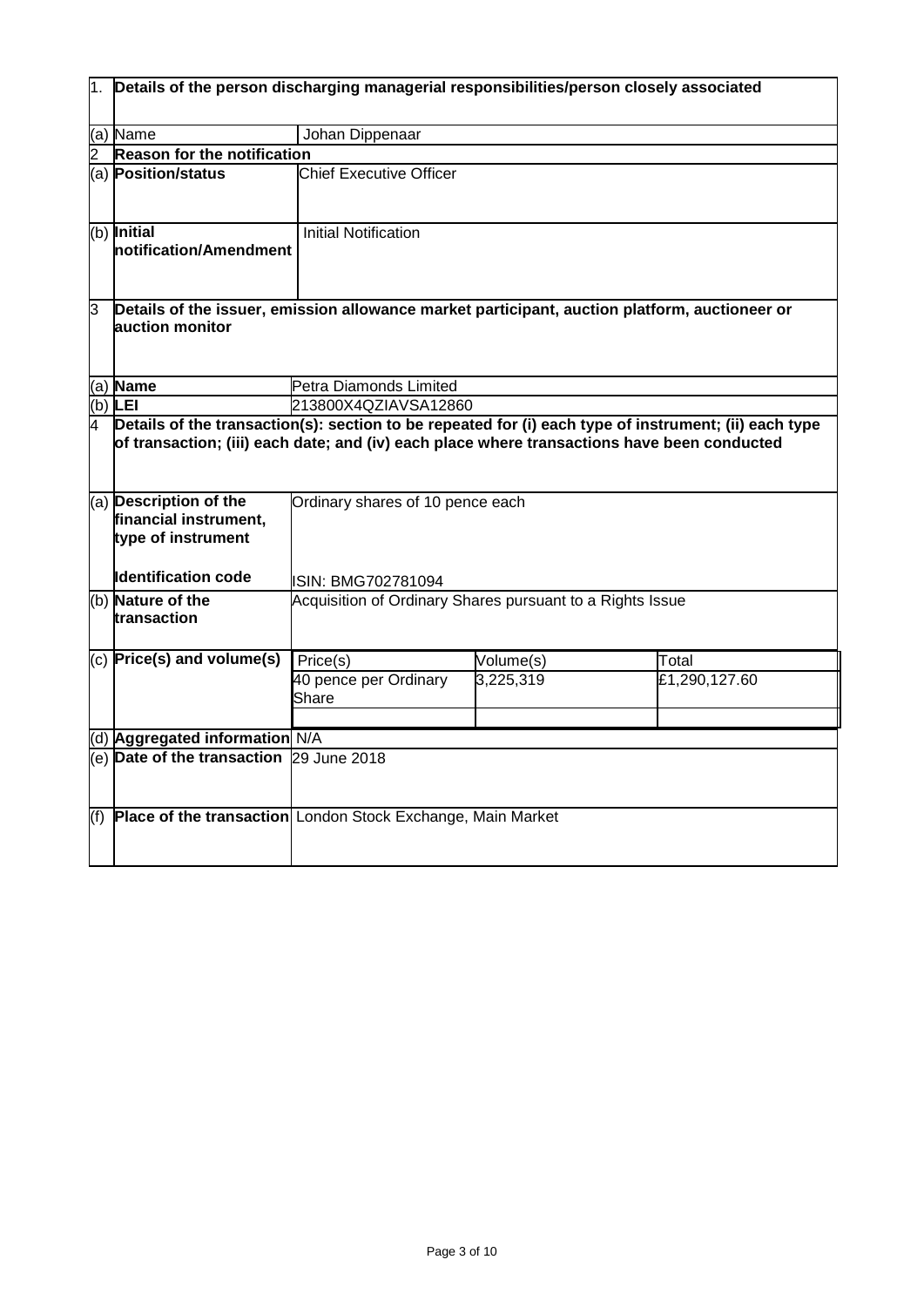|     | Details of the person discharging managerial responsibilities/person closely associated                          |                                                                                                                                                                                                                                          |           |               |  |
|-----|------------------------------------------------------------------------------------------------------------------|------------------------------------------------------------------------------------------------------------------------------------------------------------------------------------------------------------------------------------------|-----------|---------------|--|
|     | (a) Name                                                                                                         | Jim Davidson                                                                                                                                                                                                                             |           |               |  |
|     | Reason for the notification                                                                                      |                                                                                                                                                                                                                                          |           |               |  |
|     | (a) Position/status                                                                                              | <b>Technical Director</b>                                                                                                                                                                                                                |           |               |  |
|     | (b) Initial<br><b>Inotification/Amendment</b>                                                                    | <b>Initial Notification</b>                                                                                                                                                                                                              |           |               |  |
| 3   | Details of the issuer, emission allowance market participant, auction platform, auctioneer or<br>auction monitor |                                                                                                                                                                                                                                          |           |               |  |
|     | (a) Name                                                                                                         | Petra Diamonds Limited                                                                                                                                                                                                                   |           |               |  |
|     | (b) $LEI$                                                                                                        | 213800X4QZIAVSA12860                                                                                                                                                                                                                     |           |               |  |
| 4   | (a) Description of the                                                                                           | Details of the transaction(s): section to be repeated for (i) each type of instrument; (ii) each type<br>of transaction; (iii) each date; and (iv) each place where transactions have been conducted<br>Ordinary shares of 10 pence each |           |               |  |
|     | financial instrument,<br>type of instrument<br><b>Identification code</b>                                        | ISIN: BMG702781094                                                                                                                                                                                                                       |           |               |  |
|     | (b) Nature of the<br>transaction                                                                                 | Acquisition of Ordinary Shares pursuant to a Rights Issue                                                                                                                                                                                |           |               |  |
|     | $(c)$ Price(s) and volume(s)                                                                                     | $\overline{Price}(s)$                                                                                                                                                                                                                    | Volume(s) | Total         |  |
|     |                                                                                                                  | 40 pence per Ordinary<br>Share                                                                                                                                                                                                           | 3,084,066 | £1,233,626.40 |  |
|     | (d) Aggregated information N/A                                                                                   |                                                                                                                                                                                                                                          |           |               |  |
|     | (e) Date of the transaction 29 June 2018                                                                         |                                                                                                                                                                                                                                          |           |               |  |
| (f) | Place of the transaction London Stock Exchange, Main Market                                                      |                                                                                                                                                                                                                                          |           |               |  |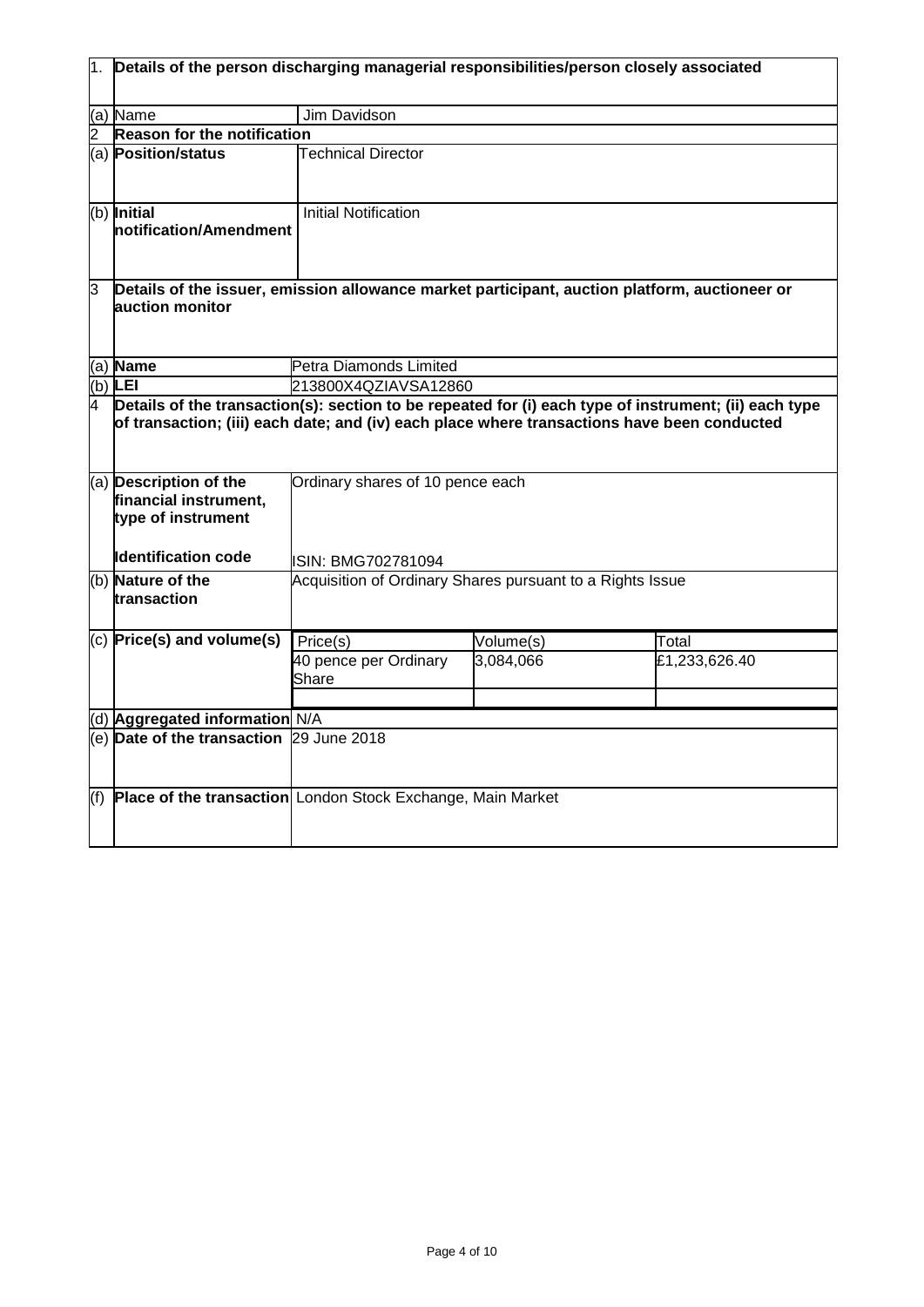|     | Details of the person discharging managerial responsibilities/person closely associated                                                                                                                                                                                                     |                                                           |           |         |  |
|-----|---------------------------------------------------------------------------------------------------------------------------------------------------------------------------------------------------------------------------------------------------------------------------------------------|-----------------------------------------------------------|-----------|---------|--|
|     | (a) Name                                                                                                                                                                                                                                                                                    | Jacques Breytenbach                                       |           |         |  |
|     | Reason for the notification                                                                                                                                                                                                                                                                 |                                                           |           |         |  |
|     | (a) Position/status                                                                                                                                                                                                                                                                         | <b>Financial Director</b>                                 |           |         |  |
|     | (b) Initial<br>notification/Amendment                                                                                                                                                                                                                                                       | <b>Initial Notification</b>                               |           |         |  |
| 3   | Details of the issuer, emission allowance market participant, auction platform, auctioneer or<br>auction monitor                                                                                                                                                                            |                                                           |           |         |  |
|     | (a) Name                                                                                                                                                                                                                                                                                    | Petra Diamonds Limited                                    |           |         |  |
|     | (b) LEI                                                                                                                                                                                                                                                                                     | 213800X4QZIAVSA12860                                      |           |         |  |
| 4   | Details of the transaction(s): section to be repeated for (i) each type of instrument; (ii) each type<br>of transaction; (iii) each date; and (iv) each place where transactions have been conducted<br>(a) Description of the<br>Ordinary shares of 10 pence each<br>financial instrument, |                                                           |           |         |  |
|     | type of instrument<br><b>Identification code</b>                                                                                                                                                                                                                                            | ISIN: BMG702781094                                        |           |         |  |
|     | (b) Nature of the<br>transaction                                                                                                                                                                                                                                                            | Acquisition of Ordinary Shares pursuant to a Rights Issue |           |         |  |
|     | $(c)$ Price(s) and volume(s)                                                                                                                                                                                                                                                                | Price(s)                                                  | Volume(s) | Total   |  |
|     |                                                                                                                                                                                                                                                                                             | 40 pence per Ordinary<br>Share                            | 93,750    | £37,500 |  |
|     | d) Aggregated information N/A                                                                                                                                                                                                                                                               |                                                           |           |         |  |
|     | (e) Date of the transaction 29 June 2018                                                                                                                                                                                                                                                    |                                                           |           |         |  |
| (f) | Place of the transaction London Stock Exchange, Main Market                                                                                                                                                                                                                                 |                                                           |           |         |  |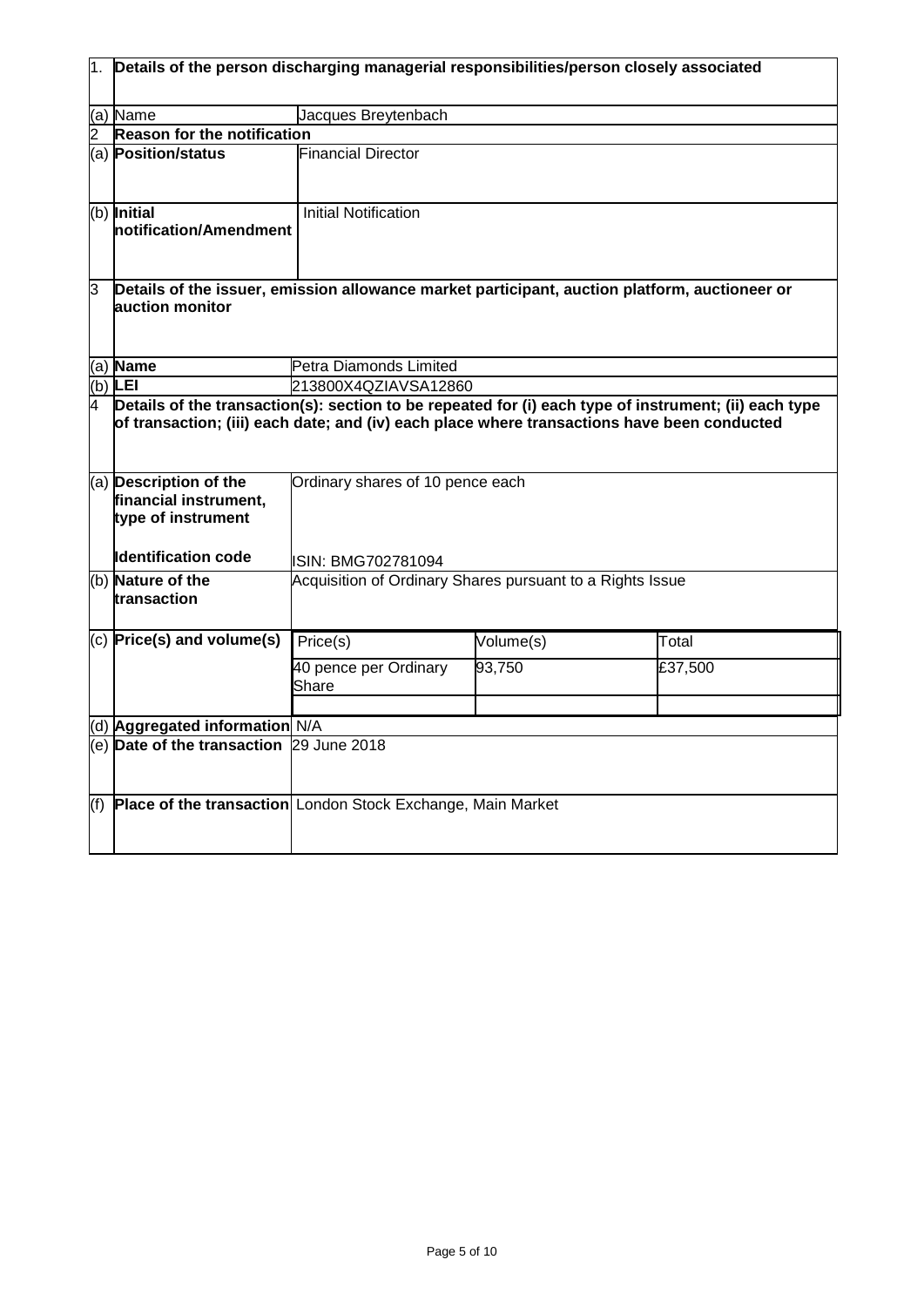|     | $ 1. $ Details of the person discharging managerial responsibilities/person closely associated                   |                                                                                                                                                                                                                                          |           |          |  |
|-----|------------------------------------------------------------------------------------------------------------------|------------------------------------------------------------------------------------------------------------------------------------------------------------------------------------------------------------------------------------------|-----------|----------|--|
|     | (a) Name                                                                                                         | <b>Tony Lowrie</b>                                                                                                                                                                                                                       |           |          |  |
|     | <b>Reason for the notification</b>                                                                               |                                                                                                                                                                                                                                          |           |          |  |
|     | (a) Position/status                                                                                              | Non-executive Director                                                                                                                                                                                                                   |           |          |  |
|     | (b) Initial<br>Inotification/Amendment                                                                           | <b>Initial Notification</b>                                                                                                                                                                                                              |           |          |  |
| 3   | Details of the issuer, emission allowance market participant, auction platform, auctioneer or<br>auction monitor |                                                                                                                                                                                                                                          |           |          |  |
|     | (a) Name                                                                                                         | Petra Diamonds Limited                                                                                                                                                                                                                   |           |          |  |
|     | $(b)$ LEI                                                                                                        | 213800X4QZIAVSA12860                                                                                                                                                                                                                     |           |          |  |
|     | (a) Description of the<br>financial instrument,<br>type of instrument                                            | Details of the transaction(s): section to be repeated for (i) each type of instrument; (ii) each type<br>of transaction; (iii) each date; and (iv) each place where transactions have been conducted<br>Ordinary shares of 10 pence each |           |          |  |
|     | <b>Identification code</b>                                                                                       | ISIN: BMG702781094                                                                                                                                                                                                                       |           |          |  |
|     | (b) Nature of the<br>transaction                                                                                 | Acquisition of Ordinary Shares pursuant to a Rights Issue                                                                                                                                                                                |           |          |  |
|     | $(c)$ Price(s) and volume(s)                                                                                     | $\overline{Price}(s)$                                                                                                                                                                                                                    | Volume(s) | Total    |  |
|     |                                                                                                                  | 40 pence per Ordinary<br>Share                                                                                                                                                                                                           | 1,437,500 | £575,000 |  |
|     | (d) Aggregated information N/A                                                                                   |                                                                                                                                                                                                                                          |           |          |  |
|     | (e) Date of the transaction 29 June 2018                                                                         |                                                                                                                                                                                                                                          |           |          |  |
| (f) | Place of the transaction London Stock Exchange, Main Market                                                      |                                                                                                                                                                                                                                          |           |          |  |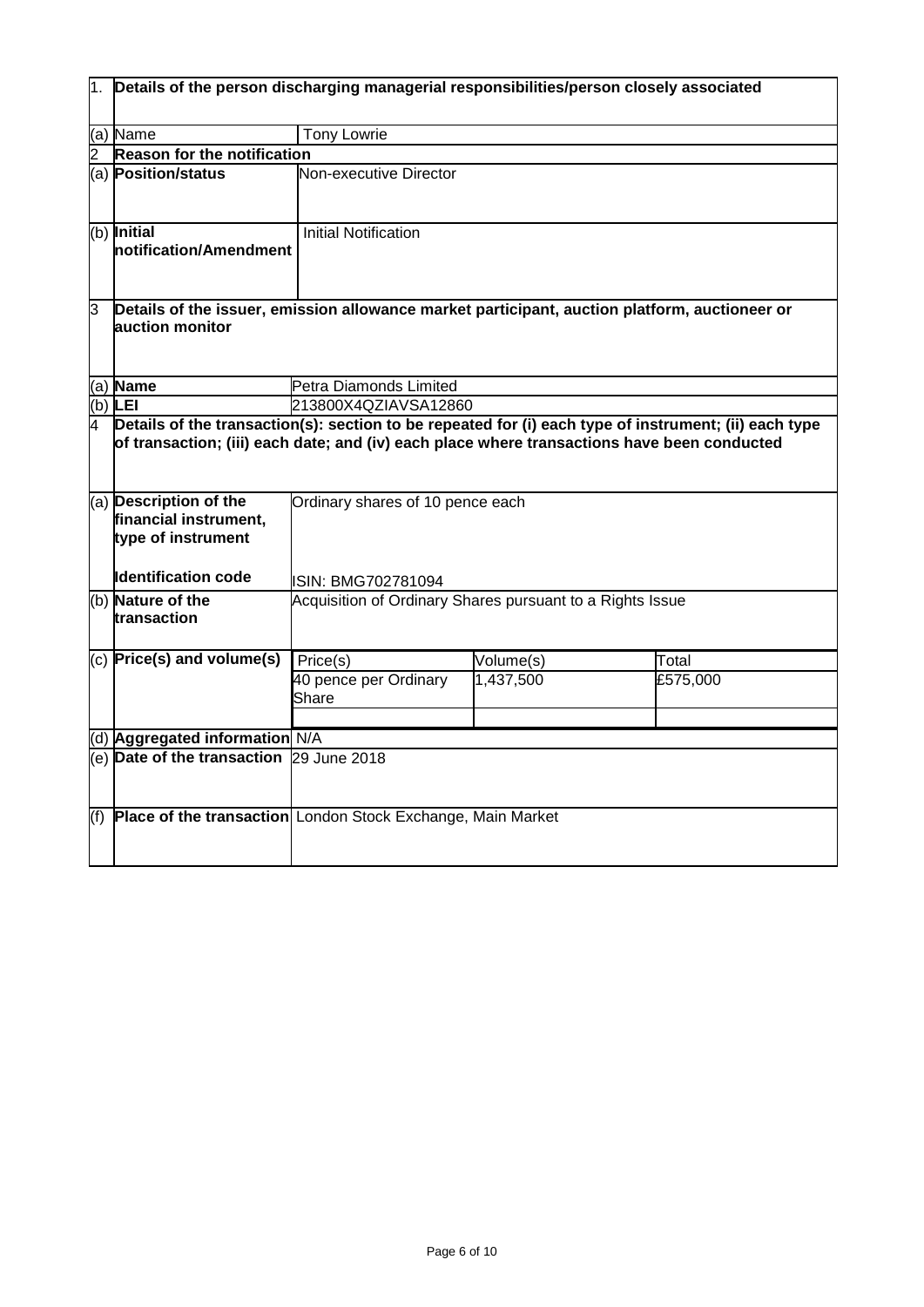| 1.  | Details of the person discharging managerial responsibilities/person closely associated                          |                                                                                                                                                                                                                                          |           |         |  |
|-----|------------------------------------------------------------------------------------------------------------------|------------------------------------------------------------------------------------------------------------------------------------------------------------------------------------------------------------------------------------------|-----------|---------|--|
|     | (a) Name                                                                                                         | Gordon Hamilton                                                                                                                                                                                                                          |           |         |  |
|     | Reason for the notification                                                                                      |                                                                                                                                                                                                                                          |           |         |  |
|     | (a) Position/status                                                                                              | <b>Director</b>                                                                                                                                                                                                                          |           |         |  |
|     | (b) Initial<br>notification/Amendment                                                                            | <b>Initial Notification</b>                                                                                                                                                                                                              |           |         |  |
| 3   | Details of the issuer, emission allowance market participant, auction platform, auctioneer or<br>auction monitor |                                                                                                                                                                                                                                          |           |         |  |
|     | (a) Name                                                                                                         | Petra Diamonds Limited                                                                                                                                                                                                                   |           |         |  |
|     | $(b)$ LEI                                                                                                        | 213800X4QZIAVSA12860                                                                                                                                                                                                                     |           |         |  |
| 4   | (a) Description of the                                                                                           | Details of the transaction(s): section to be repeated for (i) each type of instrument; (ii) each type<br>of transaction; (iii) each date; and (iv) each place where transactions have been conducted<br>Ordinary shares of 10 pence each |           |         |  |
|     | financial instrument,<br>type of instrument<br><b>Identification code</b>                                        |                                                                                                                                                                                                                                          |           |         |  |
|     |                                                                                                                  | ISIN: BMG702781094                                                                                                                                                                                                                       |           |         |  |
|     | (b) Nature of the<br>transaction                                                                                 | Acquisition of Ordinary Shares pursuant to a Rights Issue                                                                                                                                                                                |           |         |  |
|     | $(c)$ Price(s) and volume(s)                                                                                     | Price(s)                                                                                                                                                                                                                                 | Volume(s) | Total   |  |
|     |                                                                                                                  | 40 pence per Ordinary<br>Share                                                                                                                                                                                                           | 95,000    | £38 000 |  |
|     | (d) Aggregated information N/A                                                                                   |                                                                                                                                                                                                                                          |           |         |  |
|     | (e) Date of the transaction 29 June 2018                                                                         |                                                                                                                                                                                                                                          |           |         |  |
| (f) | Place of the transaction London Stock Exchange, Main Market                                                      |                                                                                                                                                                                                                                          |           |         |  |

## **~ Ends ~**

## **For further information, please contact:**

*(PR Adviser)* Anna Michniewicz

*(Sponsor, Global Co-ordinator, Joint Bookrunner and Underwriter)* Matthew Coakes Jonathan Hardy Rupert Walford

**Petra Diamonds, London**<br>Cathy Malins Cathy Malins Cathy Malins Cathy Malins Cathy Malins Context Cathy Malins Context Cathy Malins Context Cathy Malins Context Cathy Malins Context Cathy Malins Context Cathy Malins Contex Cathy Malins<br>
Cornelia Grant<br>
Cornelia Grant<br>
Cornelia Grant<br>
Cornelia Grant<br>
Cornelia Grant<br>
Cornelia Grant<br>
Cornelia Grant<br>
Cornelia Grant<br>
Cornelia Grant<br>
Cornelia Grant<br>
Cornelia Grant<br>
Cornelia Grant<br>
Cornelia Grant<br> [cornelia.grant@petradiamonds.com](mailto:cornelia.grant@petradiamonds.com)

**Buchanan** Telephone: +44 20 7466 5000

[pdl@buchanan.uk.com](mailto:pdl@buchanan.uk.com)

**RBC Capital Markets** Telephone: +44 207 653 4000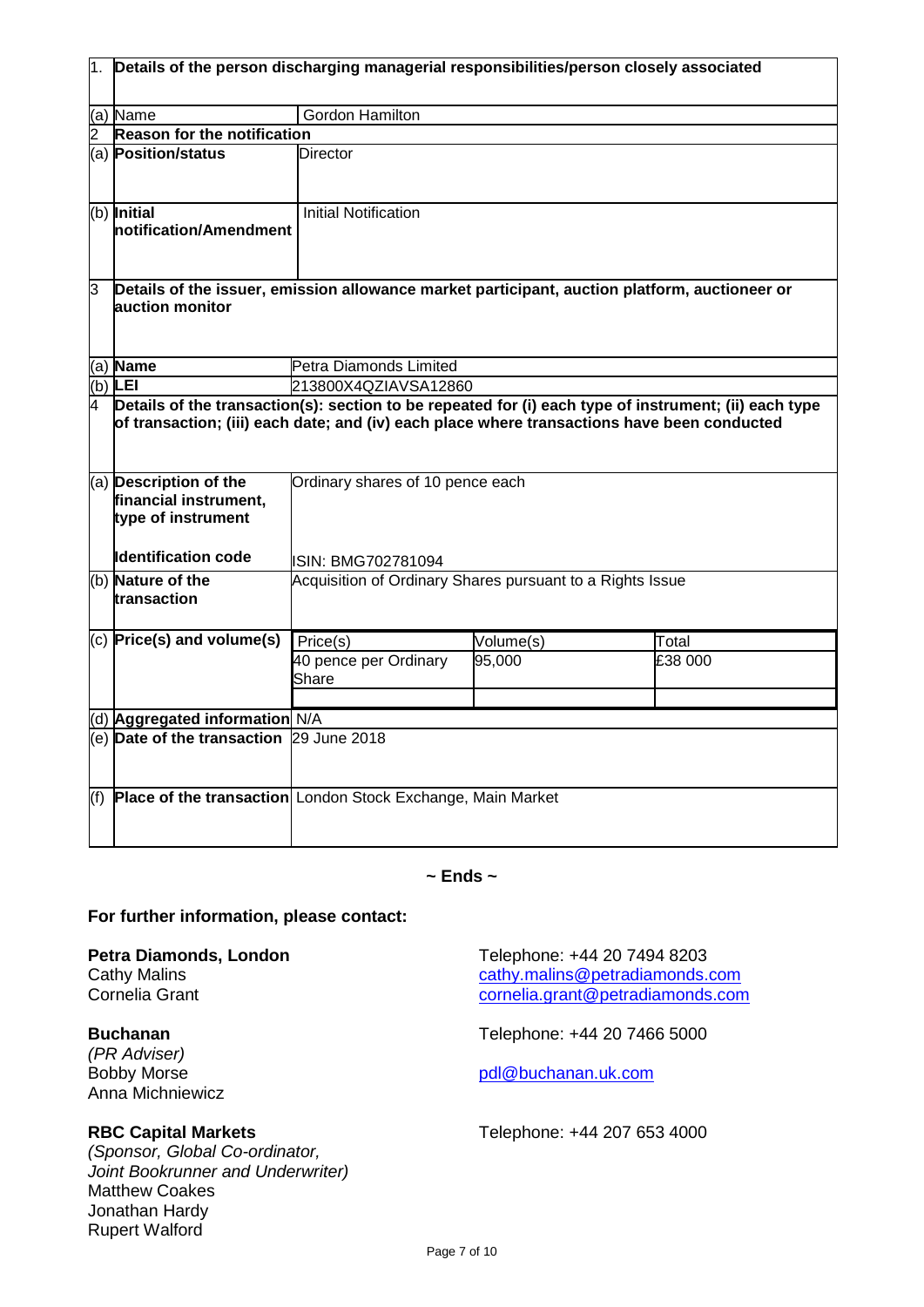*(Joint International Bookrunner and Underwriter)* Caroline Learmonth Robert Mayhew Philip Drake

### **BMO Capital Markets Limited** Telephone: +44 20 7236 1010

*(Joint Bookrunner and Underwriter)* Jeffrey Couch Neil Haycock Thomas Rider

### **About Petra Diamonds Limited**

Petra Diamonds is a leading independent diamond mining group and a consistent supplier of gem quality rough diamonds to the international market. The Company has a diversified portfolio incorporating interests in five producing operations: three underground mines in South Africa (Finsch, Cullinan and Koffiefontein), the Kimberley Ekapa Mining joint venture (including the Kimberley Underground mine and extensive tailings retreatment operations) and one open pit mine in Tanzania (Williamson). It also maintains an exploration programme in Botswana and South Africa.

Petra's strategy is to focus on value rather than volume production by optimising recoveries from its high quality asset base in order to maximise the efficiency and profitability of its operations. The Group has a significant resource base in excess of 300 million carats, which supports the potential for long-life operations.

Petra conducts all operations according to the highest ethical standards and will only operate in countries which are members of the Kimberley Process. The Company aims to generate tangible value for each of its stakeholders, thereby contributing to the socio-economic development of its host countries and supporting long-term sustainable operations to the benefit of its employees, partners and communities.

Petra is quoted with a premium listing on the Main Market of the London Stock Exchange under the ticker 'PDL' and is a constituent of the FTSE4Good Index. For more information, visit [www.petradiamonds.com.](http://www.petradiamonds.com/)

## **IMPORTANT NOTICE**

Defined terms used in the prospectus published by the Company on 24 May 2018 in respect of the Rights Issue (the "**Prospectus**") shall have the same meanings when used in this announcement unless the context requires otherwise.

The information contained in this announcement is for background purposes only and does not purport to be full or complete. No reliance may be placed for any purpose on the information contained in this announcement or its accuracy or completeness. The information in this announcement is subject to change. Nothing in this announcement should be interpreted as a term or condition of the Rights Issue.

These materials are not for release, publication or distribution, directly or indirectly, in or into the United States (including its territories and possessions, any State of the United States and the District of Columbia). These materials do not constitute or form a part of any offer or solicitation to purchase or subscribe for securities in the United States. The Securities have not been and will not be registered under the U.S. Securities Act of 1933, as amended (the "**U.S. Securities Act**") or under any securities laws of any state or other jurisdiction of the United States and may not be offered, sold, taken up, exercised, resold, renounced, transferred or delivered, directly or indirectly, within the United States except pursuant to an applicable exemption from, or in a transaction not subject to, the registration requirements of the U.S. Securities Act and in compliance with any applicable securities laws of any state or other jurisdiction of the United States. There will be no public offer in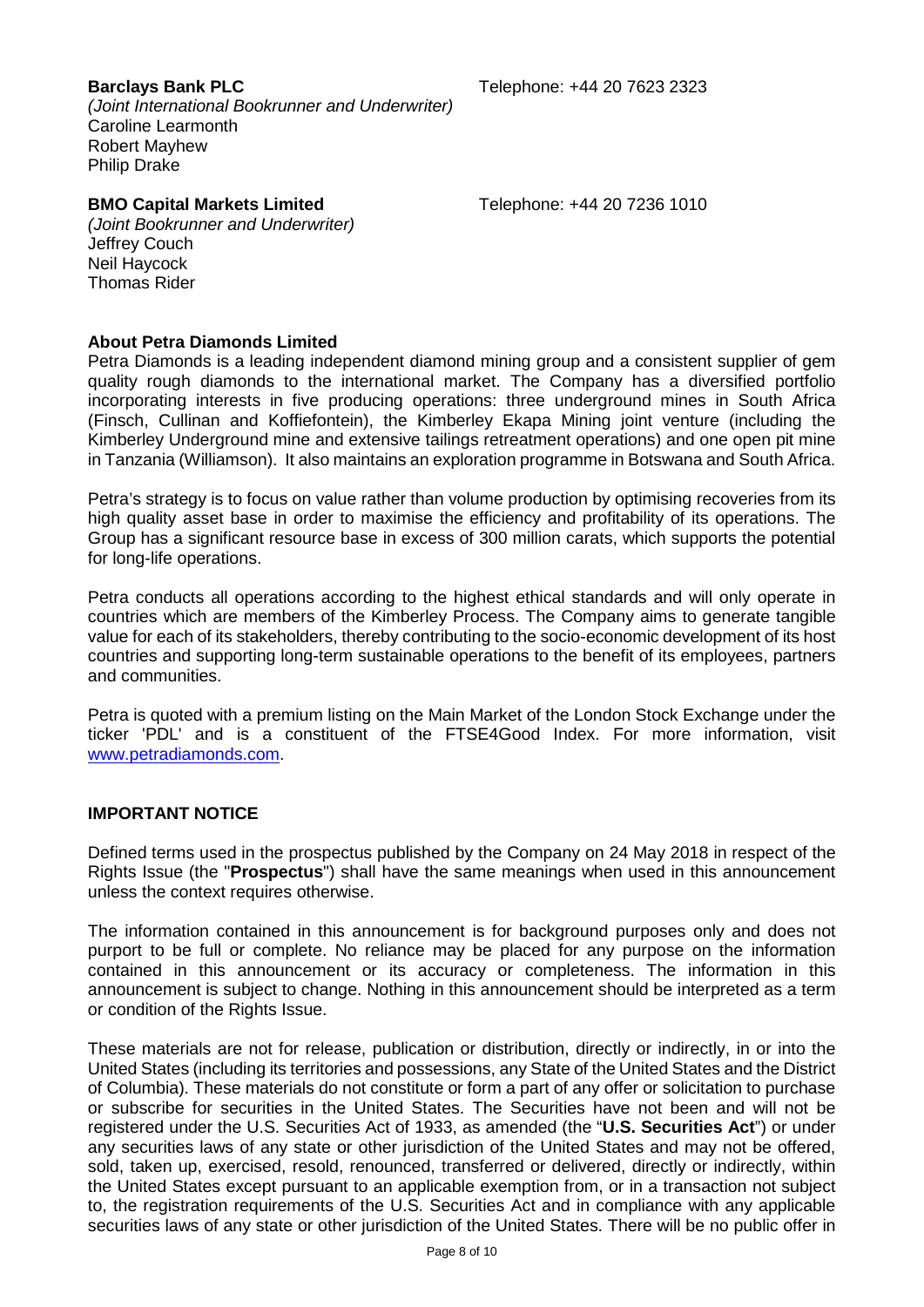the United States or any other jurisdiction in which such offer, solicitation or sale would be unlawful prior to registration, exemption from registration or qualification under the securities laws of such jurisdiction.

The distribution of this announcement and/or the Prospectus and/or the Provisional Allotment Letter and/or the transfer of the Rights Issue Shares into jurisdictions other than the United Kingdom may be restricted by law, and, therefore, persons into whose possession this announcement and/or the Prospectus and/or the Provisional Allotment Letter comes should inform themselves about and observe any such restrictions. Any failure to comply with any such restrictions may constitute a violation of the securities laws of such jurisdiction.

RBC Europe Limited (trading as RBC Capital Markets) ("**RBC**"), Barclays Bank PLC (acting through its investment bank) ("**Barclays**") are each authorised in the United Kingdom by the Prudential Regulation Authority (the "**PRA**") and regulated by the PRA and the FCA in the United Kingdom. BMO Capital Markets Limited ("**BMO**", together with RBC and Barclays, the "**Joint Bookrunners**"), which is authorised and regulated in the United Kingdom by the FCA. The Joint Bookrunners are each acting exclusively for the Company and no one else in connection with the Rights Issue and Admission, will not regard any other person (whether or not a recipient of this document) as a client in relation to the Rights Issue or Admission and will not be responsible to anyone other than the Company for providing the protections afforded to their respective clients, or for providing advice, in relation to the Rights Issue or Admission or any other transaction or arrangement referred to herein.

No action has been taken by the Company, RBC, Barclays or BMO that would permit an offering of the Nil Paid Rights, the DI Nil Paid Rights, the Rights Issue Shares or the New DIs, or possession or distribution of this announcement, the Prospectus, the Provisional Allotment Letter or any other offering or publicity material relating to the Nil Paid Rights, the DI Nil Paid Rights, the Rights Issue Shares or the New DIs in any jurisdiction where action for that purpose is required. Persons into whose possession this announcement comes are required by the Company, RBC, Barclays and BMO to inform themselves about, and to observe, such restrictions. Subject to applicable law and regulation, Barclays, as Joint International Bookrunner, will effect offers and sales of the Securities outside South Africa.

No representation or warranty, express or implied, is or will be made as to, or in relation to, and no responsibility or liability is or will be accepted by, RBC, Barclays or BMO, or their respective affiliates or agents, as to, or in relation to, the accuracy or completeness of this announcement or any other information made available to or publicly available to any interested party or its advisers, whether written, oral or in a visual or electronic form, and howsoever transmitted or made available, and any liability therefore is expressly disclaimed.

In connection with the proposed Rights Issue, RBC, Barclays and BMO, and any of their affiliates, may in accordance with applicable legal and regulatory provisions, engage in transactions in relation to the Nil Paid Rights, the DI Nil Paid Rights, the Rights Issue Shares, the New DIs and/or related instruments for their own account for the purpose of hedging their underwriting exposure or otherwise. Accordingly, references in the Prospectus to the Nil Paid Rights, the DI Nil Paid Rights, the Rights Issue Shares or the New DIs being issued, offered, subscribed, acquired, placed or otherwise dealt in should be read as including any issue or offer to, or subscription, acquisition, placing or dealing by, RBC, Barclays and BMO, and any of their affiliates acting in such capacity. In addition RBC, Barclays and BMO, and any of their affiliates, may enter into financing arrangements (including swaps or contracts for difference) with investors in connection with which RBC, Barclays and BMO, and any of their affiliates, may from time to time acquire, hold or dispose of Securities. RBC, Barclays and BMO do not intend to disclose the extent of any such investment or transactions otherwise than in accordance with any legal or regulatory obligations to do so.

The information in this announcement may not be forwarded or distributed to any other person and may not be reproduced in any manner whatsoever. Any forwarding, distribution, reproduction, or disclosure of this information in whole or in part is unauthorised. Failure to comply with this directive may result in a violation of the U.S. Securities Act or the applicable laws of other jurisdictions.